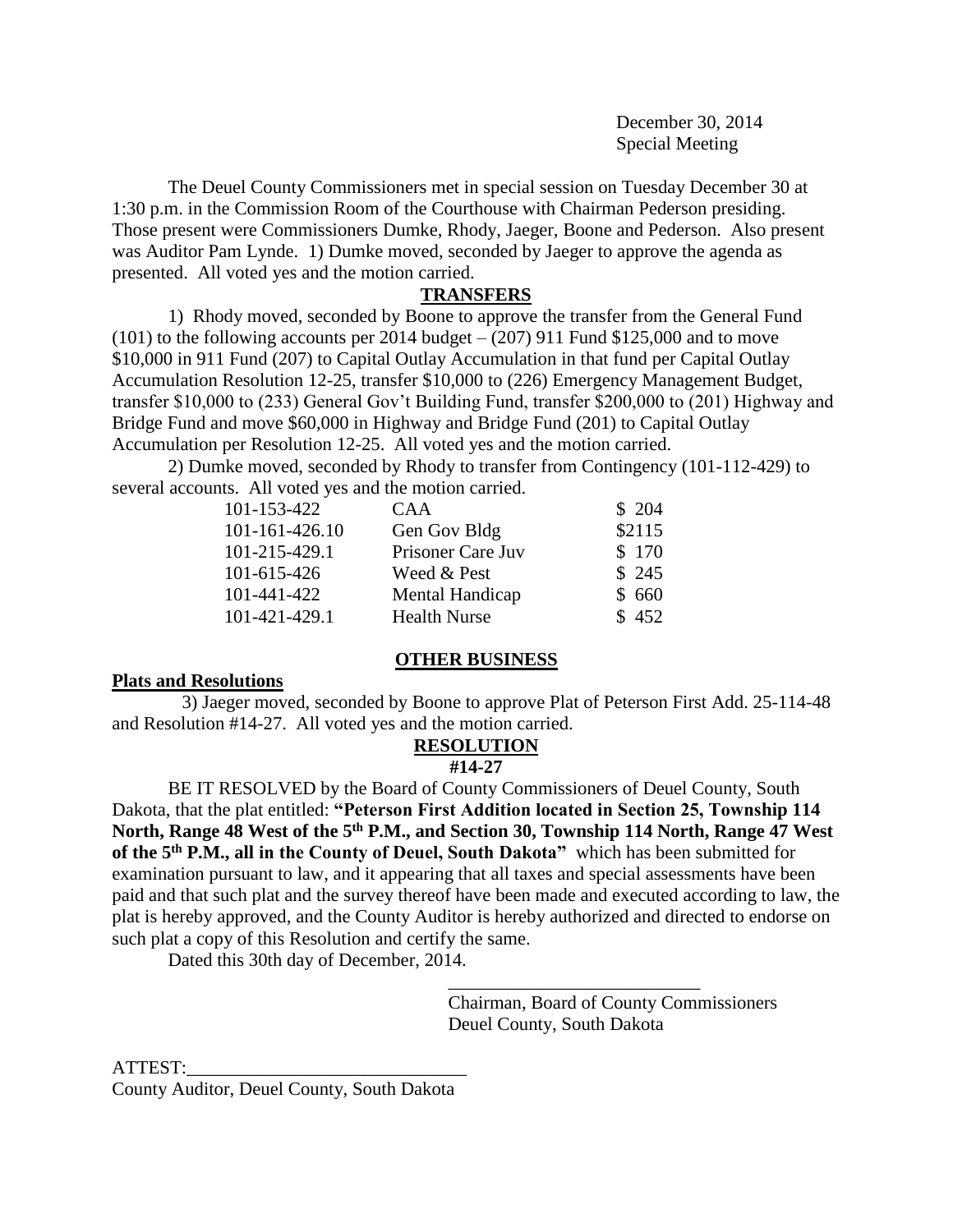4) Boone moved, seconded by Dumke to approve Plat of Block 1A, Bergjord's Add. 32- 113-48 and Resolution #14-28. All voted yes and the motion carried.

## **COUNTY COMMISSIONERS RESOLUTION #14-28**

Be it resolved by the Board of County Commissioners, Deuel County, South Dakota, that the herein PLAT OF BLOCK 1A, BERGJORD'S ADDITION, located in the NE1/4 of the SE1/4 of Section 32, T113N, R48W of the 5<sup>th</sup> P.M., Deuel County, South Dakota, prepared by Brian D. Ernst, Registered Land Surveyor of the State of South Dakota be and the same is hereby approved.

I, Pam L Lynde, County Auditor for Deuel County, South Dakota, do certify that the foregoing resolution was passed by the Board of County Commissioners, Deuel County, South Dakota, at the regular meeting on the 30th day of December, 2014.

> Pam L. Lynde Deuel County Auditor

5) Jaeger moved, seconded by Dumke to approve Plat of Lot 1 Kranz First Add. 28-116- 50 and Resolution #14-29. All voted yes and the motion carried.

## **COMMISSION RESOLUTION**

#### **#14-29**

BE IT RESOLVED by the Board of County Commissioners of Deuel County, South Dakota, that the plat entitled: **"Lot 1 Kranz First Addition in the Northwest Quarter of the Northwest Quarter of Section 28, Township 116 North, Range 50 West of the 5th P.M., in the County of Deuel, South Dakota"** which has been submitted for examination pursuant to law, and it appearing that all taxes and special assessments have been paid and that such plat and the survey thereof have been made and executed according to law, the plat is hereby approved, and the County Auditor is hereby authorized and directed to endorse on such plat a copy of this Resolution and certify the same.

Dated this 30th day of December, 2014.

Chairman, Board of County Commissioners Deuel County, South Dakota

\_\_\_\_\_\_\_\_\_\_\_\_\_\_\_\_\_\_\_\_\_\_\_\_\_\_\_

ATTEST:

County Auditor, Deuel County, South Dakota

\_\_\_\_\_\_\_\_\_\_\_\_\_\_\_\_\_\_\_\_\_\_\_\_\_\_\_\_\_\_

5) Boone moved, seconded by Jaeger to approve Plat of Nielsen Farm Second Addition. 28-116-50 and Resolution #14-29. All voted yes and the motion carried.

COUNTY COMMISSIONERS #14-30

I hereby certify that the plat of **NIELSEN FARM SECOND ADDITION IN THE SW1/4 OF THE SE1/4 OF SECTION 9-T114N-R48W OF THE 5TH P.M., DEUEL** 

**COUNTY, SOUTH DAKOTA** was duly submitted to the Deuel County Board of County Commissioners, and that after due consideration the Board approved said plat at its meeting held on the 30<sup>th</sup> day of December, 2014.

ATTEST:

Chairman, Board of Commissioners, Deuel County, SD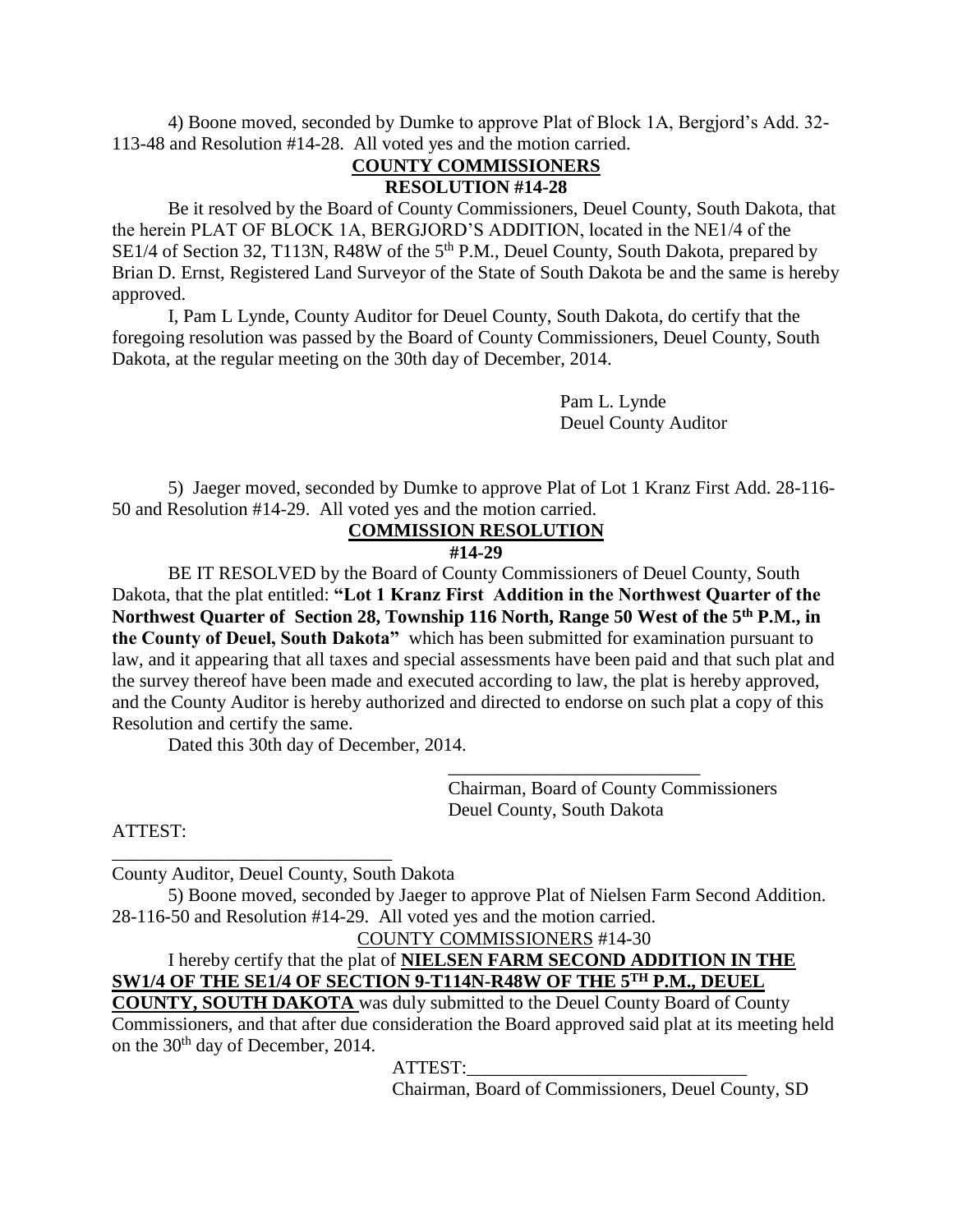6) Dumke moved, seconded by Rhody to approve Plat of Cook's Point Second Add. 4- 114-47 and Resolution #14-31. All voted yes and the motion carried.

## **COMMISSION RESOLUTION**

#### **#14-31**

BE IT RESOLVED by the Board of County Commissioners of Deuel County, South Dakota, that the plat entitled: **"Cook's Point Second Addition located in the Northeast Quarter of the Southeast Quarter of Section 4, Township 114 North, Range 47 West of the**  5<sup>th</sup> **P.M., in the County of Deuel, South Dakota**" which has been submitted for examination pursuant to law, and it appearing that all taxes and special assessments have been paid and that such plat and the survey thereof have been made and executed according to law, the plat is hereby approved, and the County Auditor is hereby authorized and directed to endorse on such plat a copy of this Resolution and certify the same.

Dated this 30th day of December, 2014.

Chairman, Board of County Commissioners Deuel County, South Dakota

\_\_\_\_\_\_\_\_\_\_\_\_\_\_\_\_\_\_\_\_\_\_\_\_\_\_\_

## ATTEST:

County Auditor, Deuel County, South Dakota

\_\_\_\_\_\_\_\_\_\_\_\_\_\_\_\_\_\_\_\_\_\_\_\_\_\_\_\_

7) Rhody moved, seconded by Boone to approve Plat of Rhea Second Add. Gov't Lot 7 of 4-114-47 and Resolution #14-32. All voted yes and the motion carried.

# **RESOLUTION**

#### **#14-32**

BE IT RESOLVED by the Board of County Commissioners of Deuel County, South Dakota, that the plat entitled: **"Rhea Second Addition Located in Gov't Lot 7 of Section 4, Township 114 North, Range 47 West of the 5th P.M., in the County of Deuel, South Dakota"**  which has been submitted for examination pursuant to law, and it appearing that all taxes and special assessments have been paid and that such plat and the survey thereof have been made and executed according to law, the plat is hereby approved, and the County Auditor is hereby authorized and directed to endorse on such plat a copy of this Resolution and certify the same.

Dated this 30th day of December, 2014.

Chairman, Board of County Commissioners Deuel County, South Dakota

\_\_\_\_\_\_\_\_\_\_\_\_\_\_\_\_\_\_\_\_\_\_\_\_\_\_\_

#### ATTEST:

County Auditor, Deuel County, South Dakota **Misc. Items; Counting Cash in Treasurer's Office; Compare Property Values of Director with Auditor's Office**

Rhody and Dumke will be counting the Treasurer's cash January 2 at 7:30 a.m.

The Commissioners compared the property values of several parcels in the Director of Equalization Office books with the property values in the Auditor's Office per tax receipts for 2015 with all values tested being the same.

The first regular meeting of 2015 will be Tuesday January 6 at 9:00 a.m.